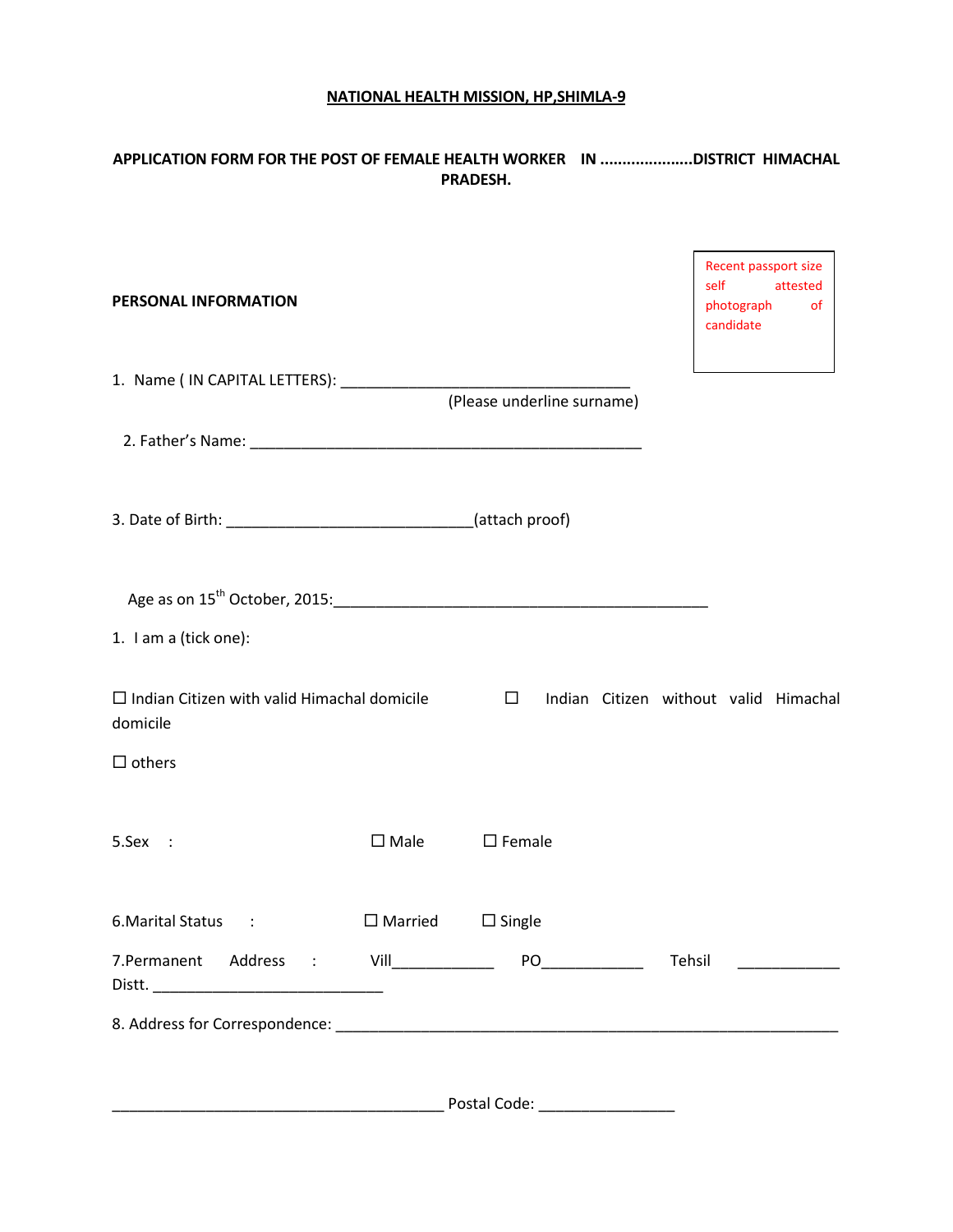# **9. ACADEMIC QUALIFICATIONS (Matric and above)**

| Date        |    | Schools/Institutions                                                                                         | Affiliation/<br>Recognition | Qualification | Percentage        |  |
|-------------|----|--------------------------------------------------------------------------------------------------------------|-----------------------------|---------------|-------------------|--|
| <b>From</b> | To | <b>Attended</b>                                                                                              |                             | s Obtained    | (aggregate)/Grade |  |
|             |    | Matric with Science /<br>Higher Secondary Part<br>-I Pass                                                    |                             |               |                   |  |
|             |    | One and Half year<br>training certificate as<br>Female Health Worker<br>from Govt. recognised<br>institution |                             |               |                   |  |
|             |    | Registration Certificate<br>from<br><b>Nursing</b><br>HP<br>Council /<br>concerned<br><b>State</b>           |                             |               |                   |  |
|             |    |                                                                                                              |                             |               |                   |  |

**10. OTHER QUALIFICATIONS / COURSES ATTENDED / AWARDS ATTAINED (Indicating computer literacy)** 

| <b>Date</b> |    | <b>Qualifications / Awards Obtained</b> | <b>Awarding Institution</b> |  |
|-------------|----|-----------------------------------------|-----------------------------|--|
| From        | To |                                         |                             |  |
|             |    |                                         |                             |  |
|             |    |                                         |                             |  |

**11. EXPERIENCE**